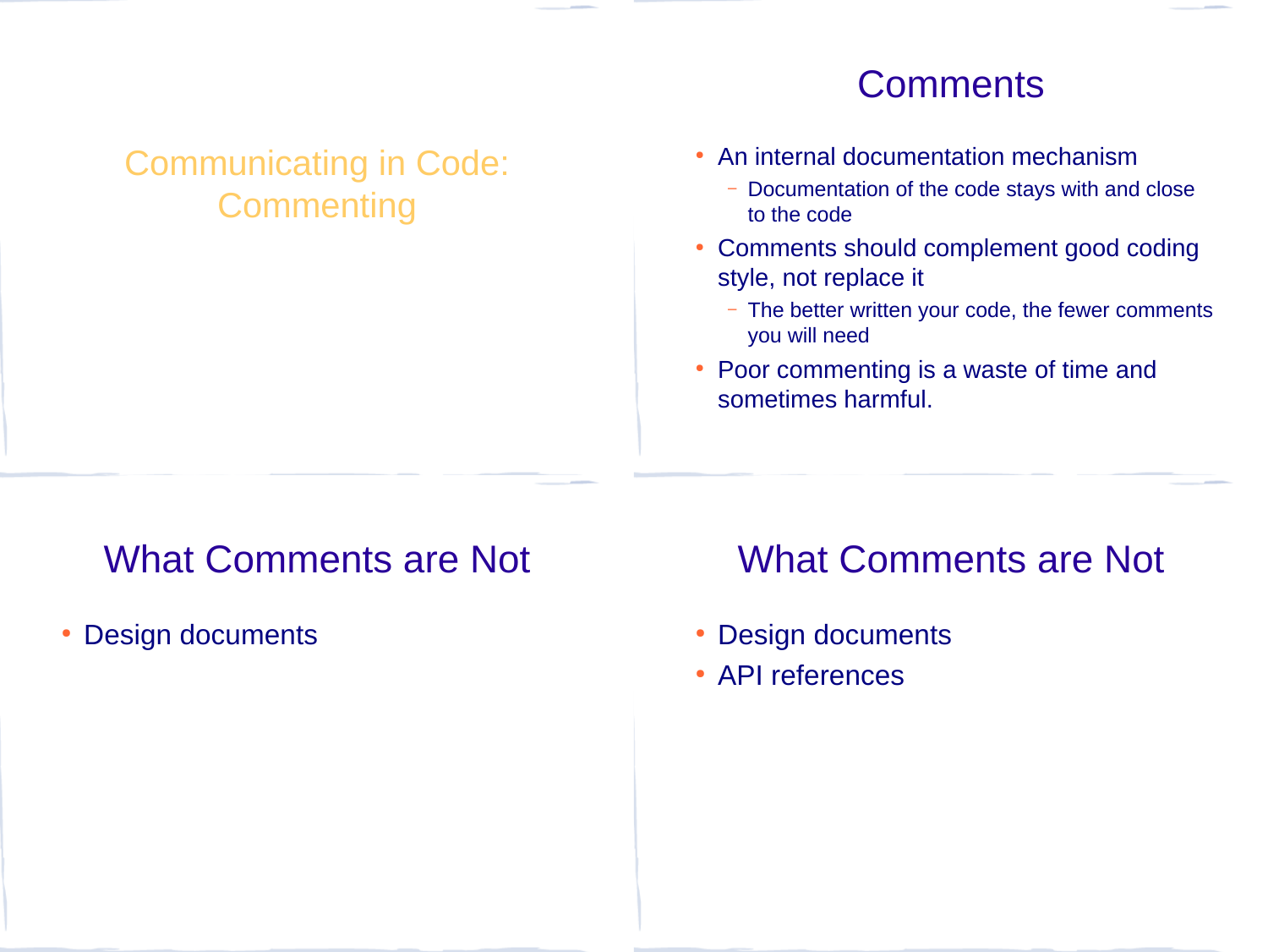## What Comments are Not

- Design documents
- API references
- **Specifications**

### What Comments are Not

- Design documents
- API references
- Specifications
- Padding to increase your "lines of code"

#### What Comments are Not

- Design documents
- API references
- Specifications
- Padding to increase your "lines of code"
- Places to tell jokes to future programmers

# Types of Comments

- Repeat of the Code
	- Repeating what code does or stating the obvious is useless
- //loop through all Teams for(i=0;i<NumTeams;i++) //add that team's players to total TotalPlayers += Team[i].NumPlayers;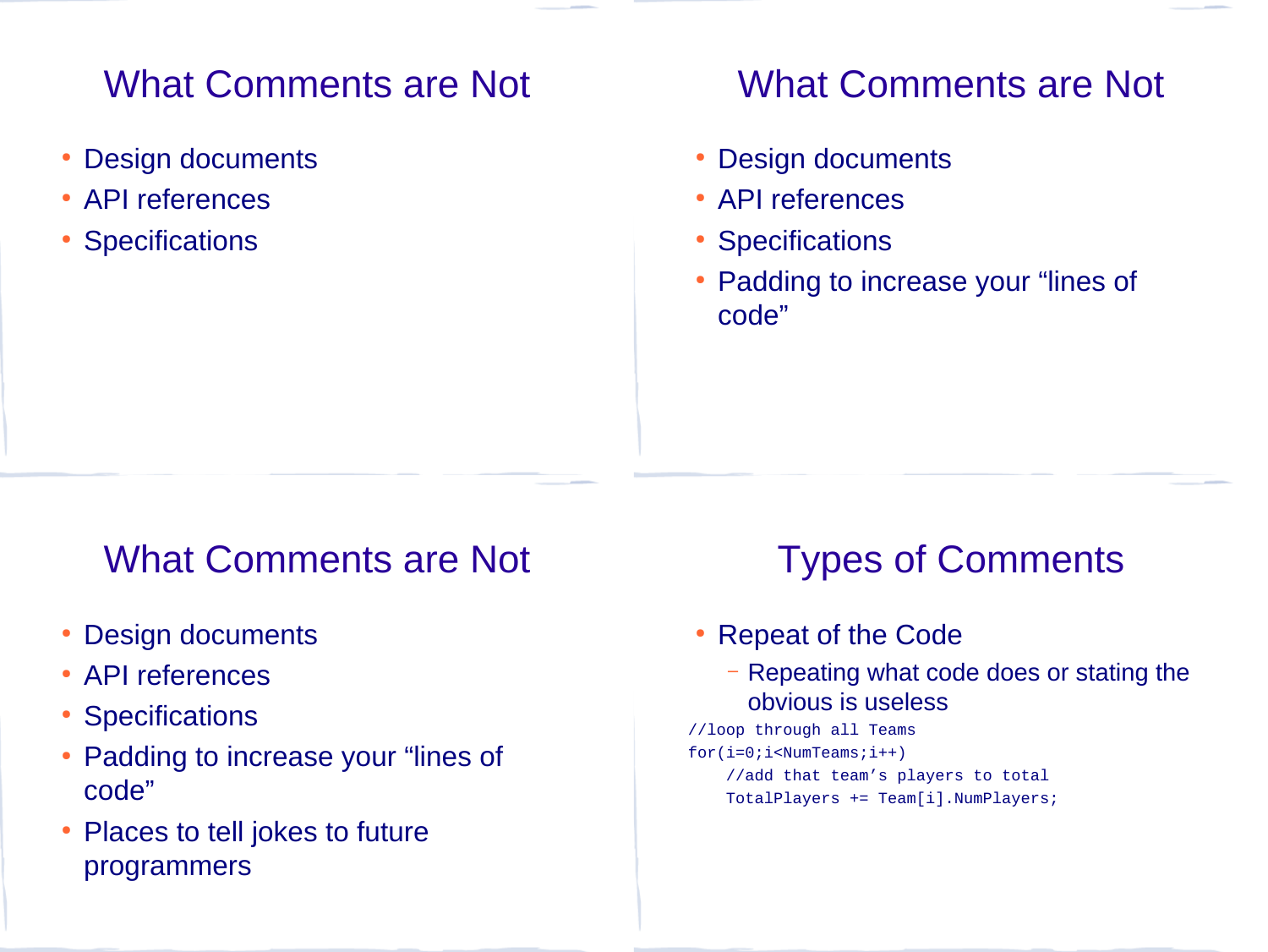## Types of Comments

- Repeat of the Code
	- Repeating what code does or stating the obvious is useless

//Find total number of players in league for(i=0;i<NumTeams;i++) TotalPlayers += Team[i].NumPlayers;

# Types of Comments

- Explanation of the code
	- Can be a sign that the code is difficult to understand
	- Don't comment bad code rewrite it
	- If the explanation is too long, code should be rewritten
- /\* Update the attenuation due to multiple scattering whenever there is a valid layer hit. The next intersection layer hit will be skipped over and the intersection point will generate a new vector and the last vector created will be stored  $^*/$ for(i=IntersectLayer-1;i<NumLayersHit;i++) { if (isValidHit(r)) { Attenuation.Update(Layer[i++].HitPoint(genVector(r)));

## Types of Comments

- Marker in the Code
	- Used as notes to the developer
		- //\*\*\*\*\* FIX THIS ROUTINE
		- Often have key phrases to search on
	- Used to visually separate code blocks
		- As a style element, e.g. function header blocks

# Types of Comments

• Summary of the code

}

}

- Short statement summarizing several lines of code.
- Useful for quick scanning over code to find areas where things are happening
- Provides a global "map" to the code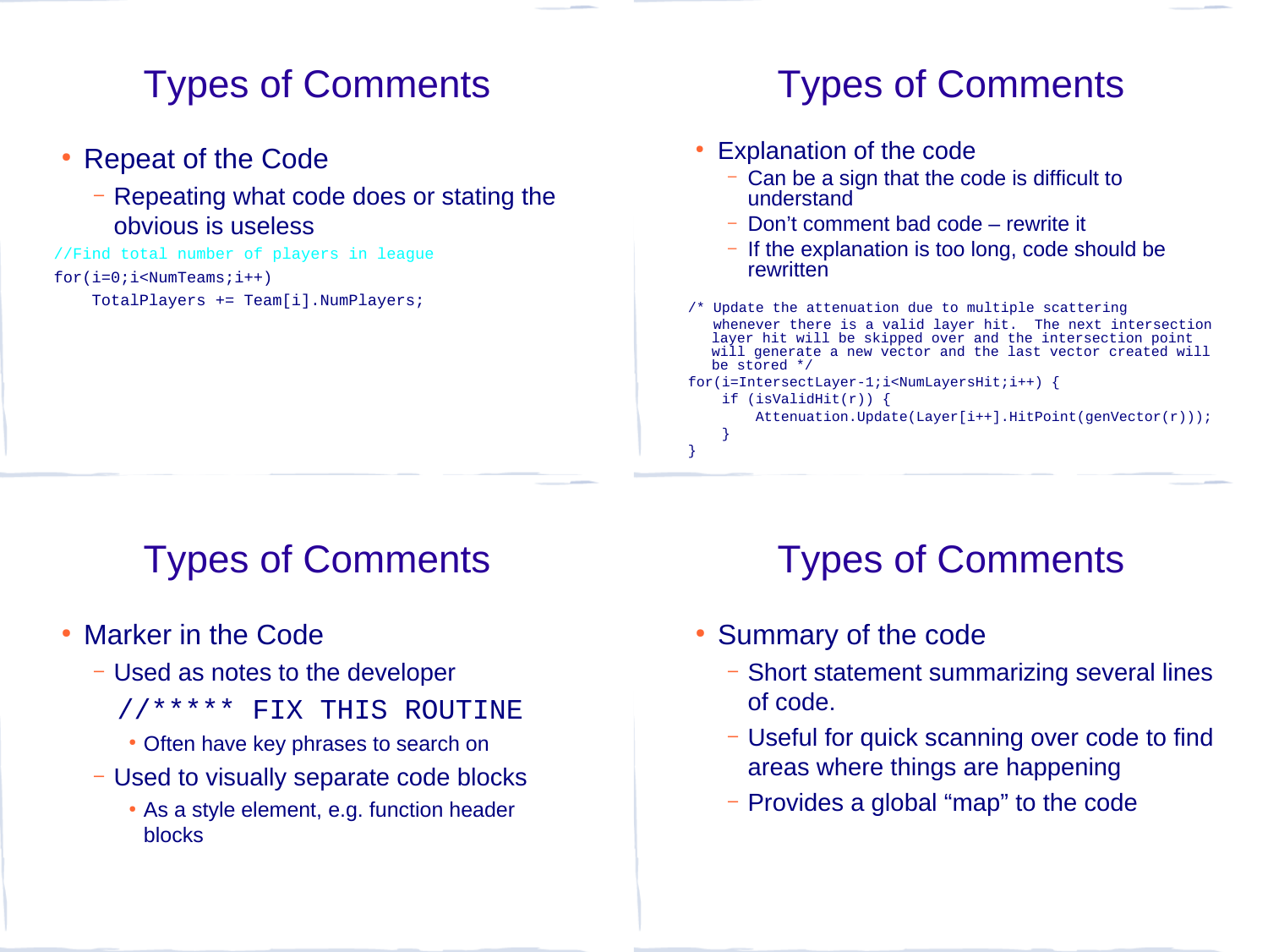# Types of Comments

- Description of the code's intent
	- Best type explains the why, not the how
	- Comments should add something that is not immediately evident from the code
	- Understanding the intent of code is usually the issue – it's much easier to tell exactly what the code is doing.

# Things to Comment

- Functions
- Global variables
	- Can be tough to keep track of
- Code that is truly complicated
	- Might require lots of explanation, references to algorithms

# Maintaining Comments

- Comments need to be maintained as code is edited!
	- Conflicts between comments and code cause tremendous difficulty
	- Commenting styles can assist with maintenance



# Maintaining Comments

- Comments need to be maintained as code is edited!
	- Conflicts between comments and code cause tremendous difficulty
	- Commenting styles can assist with maintenance
- /\*\*\*\*\*\*\*\*\*\*\*\*\*\*\*\*\*\*\*\*\*\*\*\*\*  $\star$  \*  $\star$ My comments  $\star$  \*  $\star$ \*\*\*\*\*\*\*\*\*\*\*\*\*\*\*\*\*\*\*\*\*\*\*\*\*/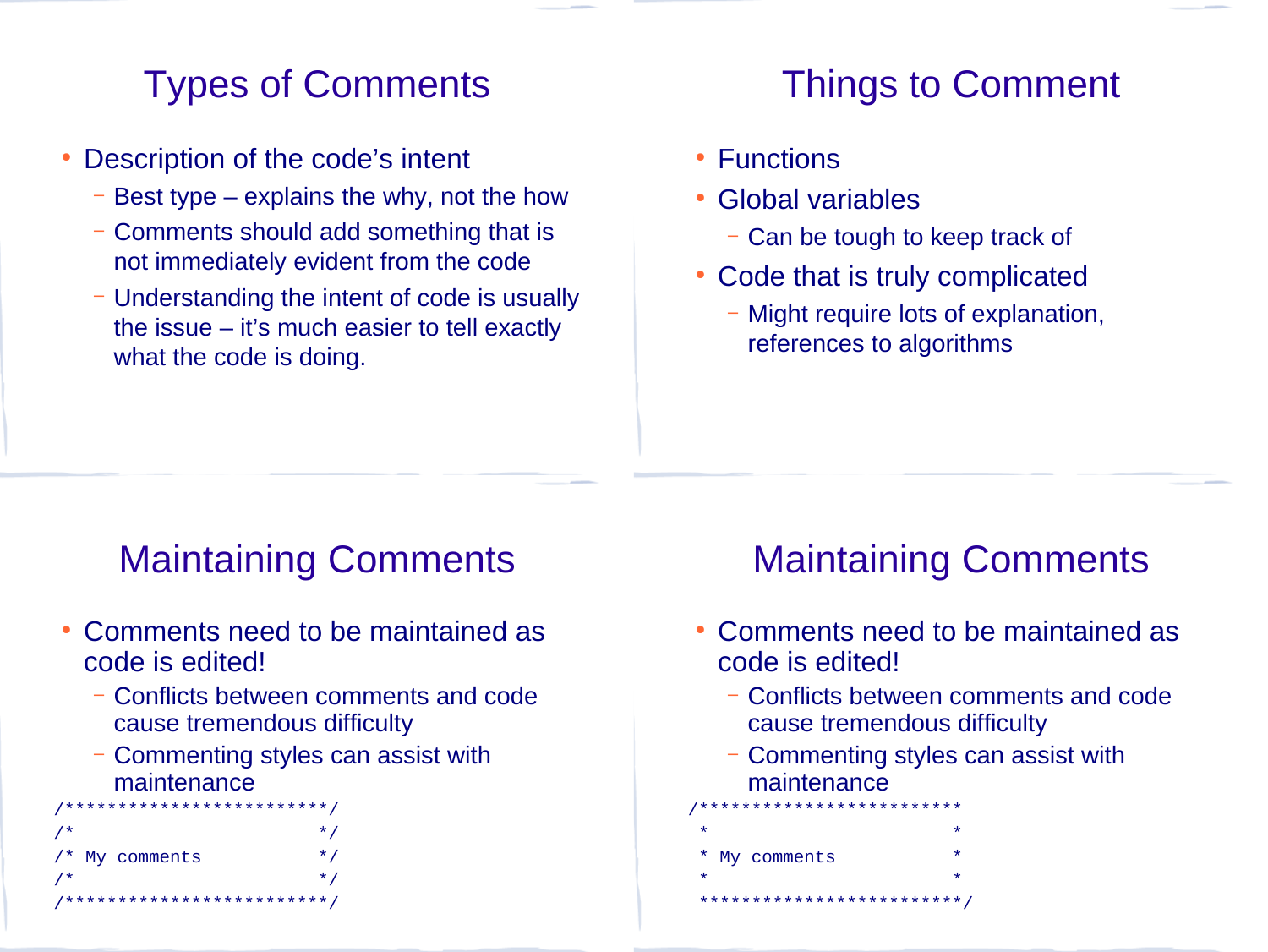# Maintaining Comments

- Comments need to be maintained as code is edited!
	- Conflicts between comments and code cause tremendous difficulty
	- Commenting styles can assist with maintenance

/\*\*\*\*\*\*\*\*\*\*\*\*\*\*\*\*\*\*\*\*\*\*\*\*

\*\*\*\*\*\*\*\*\*\*\*\*\*\*\*\*\*\*\*/

My comments

\*

\*

# Maintaining Comments

- Comments need to be maintained as code is edited!
	- Conflicts between comments and code cause tremendous difficulty
	- Commenting styles can assist with maintenance

My comments

/\*\*\*\*\*\*\*\*\*\*\*\*\*\*\*\*\*\*\*\*\*\*\*\*

\*\*\*\*\*\*\*\*\*\*\*\*\*\*\*\*\*\*\*\*\*\*\*\*/

# Maintaining Comments

- Comments need to be maintained as code is edited!
	- Conflicts between comments and code cause tremendous difficulty
	- Commenting styles can assist with maintenance
		- Blocks of comments
		- Lining up comments

# Maintaining Comments

#### • Difficulty lining up comments:

| int | Capacity; // Number of cats we could keep  |
|-----|--------------------------------------------|
| int | NumCats; // Number of cats in the house    |
|     | float CatFood; // Monthly cost of cat food |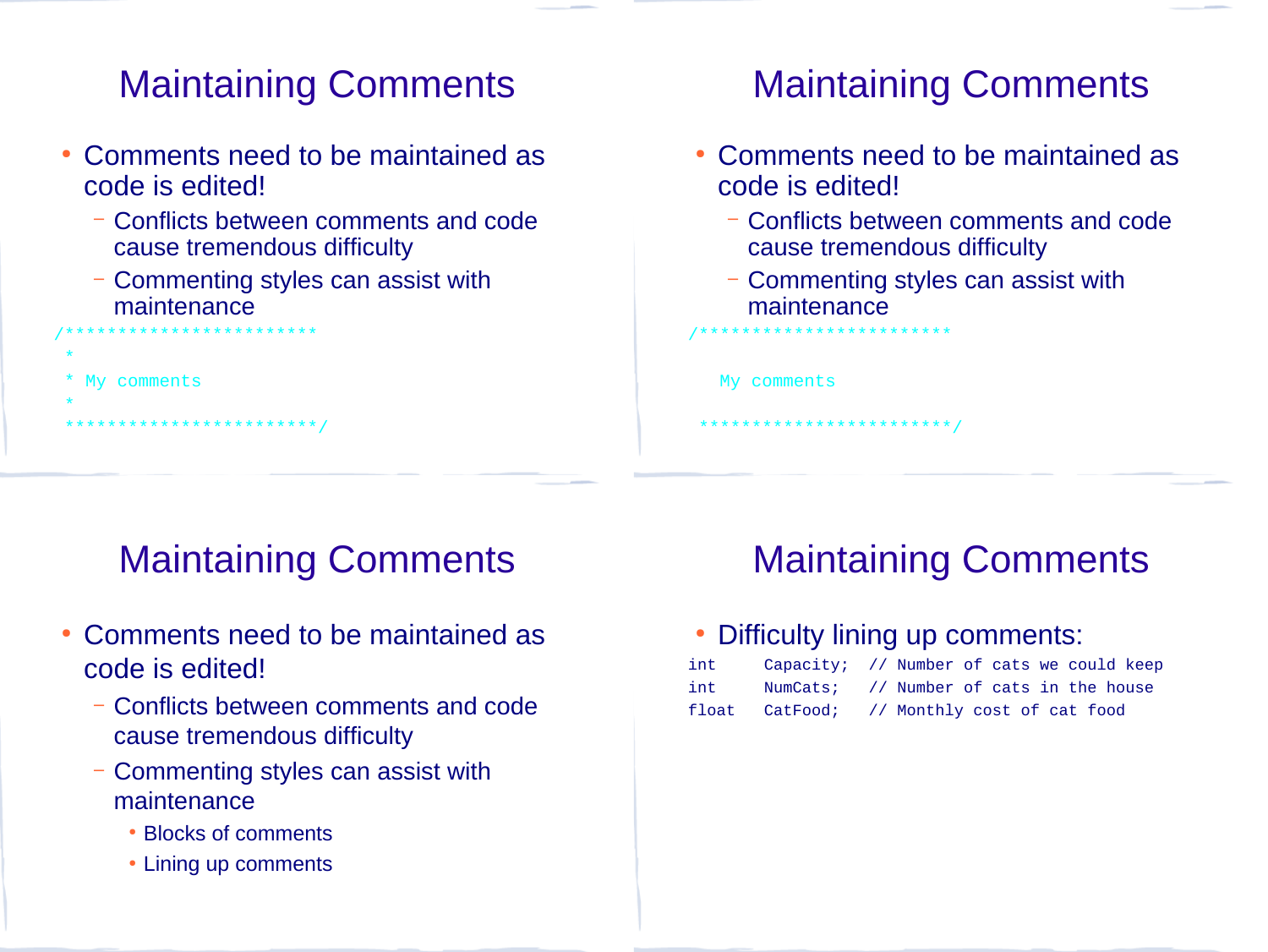## Maintaining Comments

#### • Difficulty lining up comments:

| int   | Capacity; // Number of cats we could keep          |  |  |  |  |
|-------|----------------------------------------------------|--|--|--|--|
| int   | NumCats; // Number of cats in the house            |  |  |  |  |
| float | CatFood; // Monthly cost of cat food               |  |  |  |  |
|       | float BoardingCosts; // Cost to board cats per day |  |  |  |  |

### Maintaining Comments

- Difficulty lining up comments:
	- Difficult to maintain over time, so tend to degrade with modification
	- Leaving enough space often leads to short comments

### Maintaining Comments

- Comments often last
	- Don't use comments you don't want others to see
	- Don't expect comments to really be "temporary"
	- If markers are left in code, be sure they will be found

### More Commenting "DON'Ts"

• Don't include useless comments MOV AX, 723h ; R.I.P.L.V.B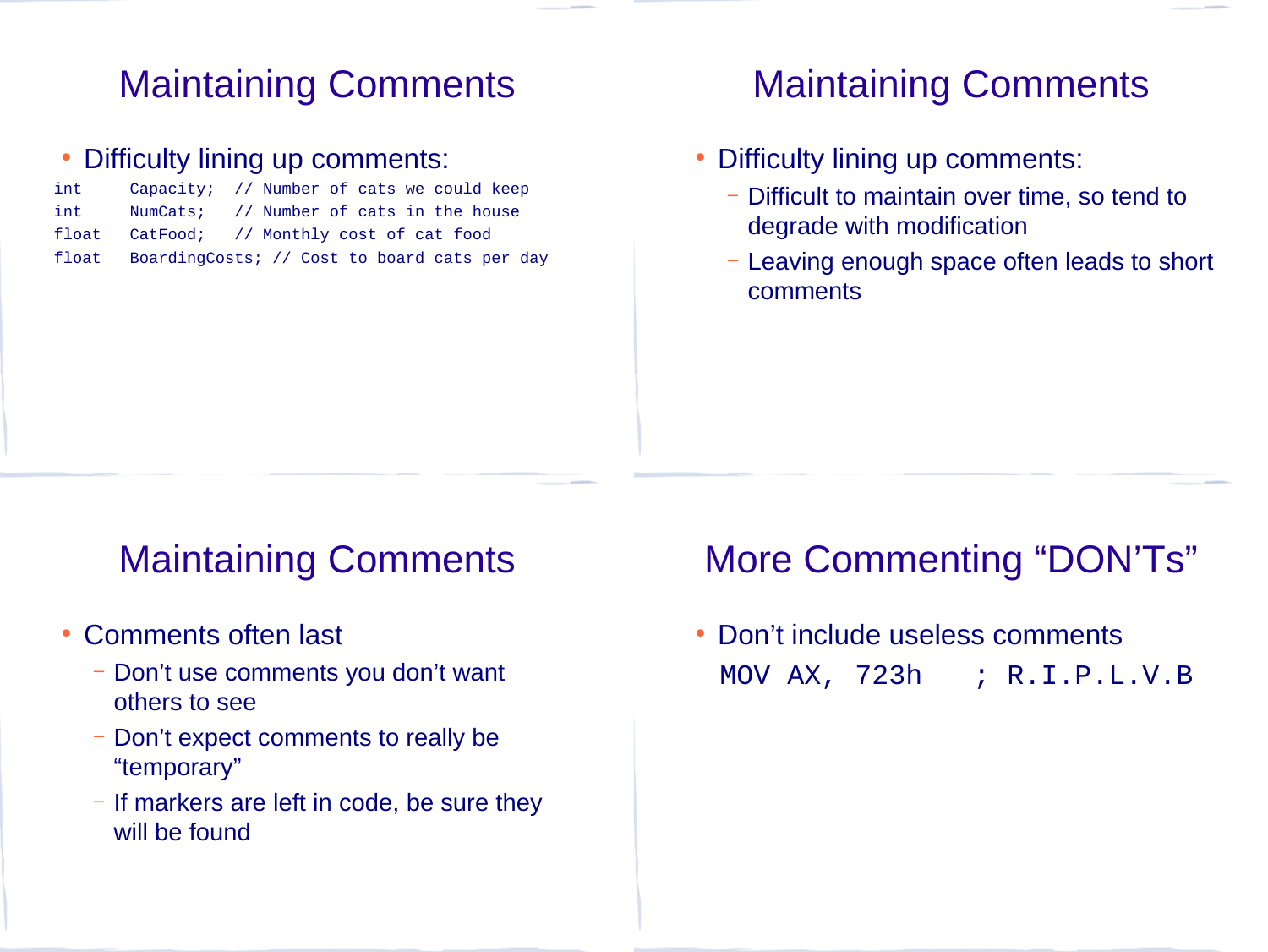### More Commenting "DON'Ts"

Don't include useless comments MOV AX, 723h ; R.I.P.L.V.B (Beethoven died in 1827 = 723h)

### More Commenting "DON'Ts"

- Don't include useless comments
- Avoid endline comments
	- For one line of code, tend to be repetitive
		- not much to say about one line of code
	- For multiple lines of code, tend to be difficult to match
		- Which lines does the comment "belong" to?
	- Difficult to say too much
		- Not much room

### More Commenting "DON'Ts"

- Don't include useless comments
- Avoid endline comments
- Don't use too many comments
	- Can actually obscure the code itself!
	- No set "ideal", but one comment about every 10 lines or so is probably right.

# Commenting "DOs"

#### • Write code at the level of intent

```
/* Check each character in "inputstring" until a dollar sign 
   is found or all characters have been checked */
done = false;
maxLen = inputString.length();
i = 0;while ( !done && (i<maxLen) ) {
    if ( inputString[i] == \langle \frac{1}{2} \rangle ) {
        done = true;
 }
     else {
```

```
 }
}
```
i++;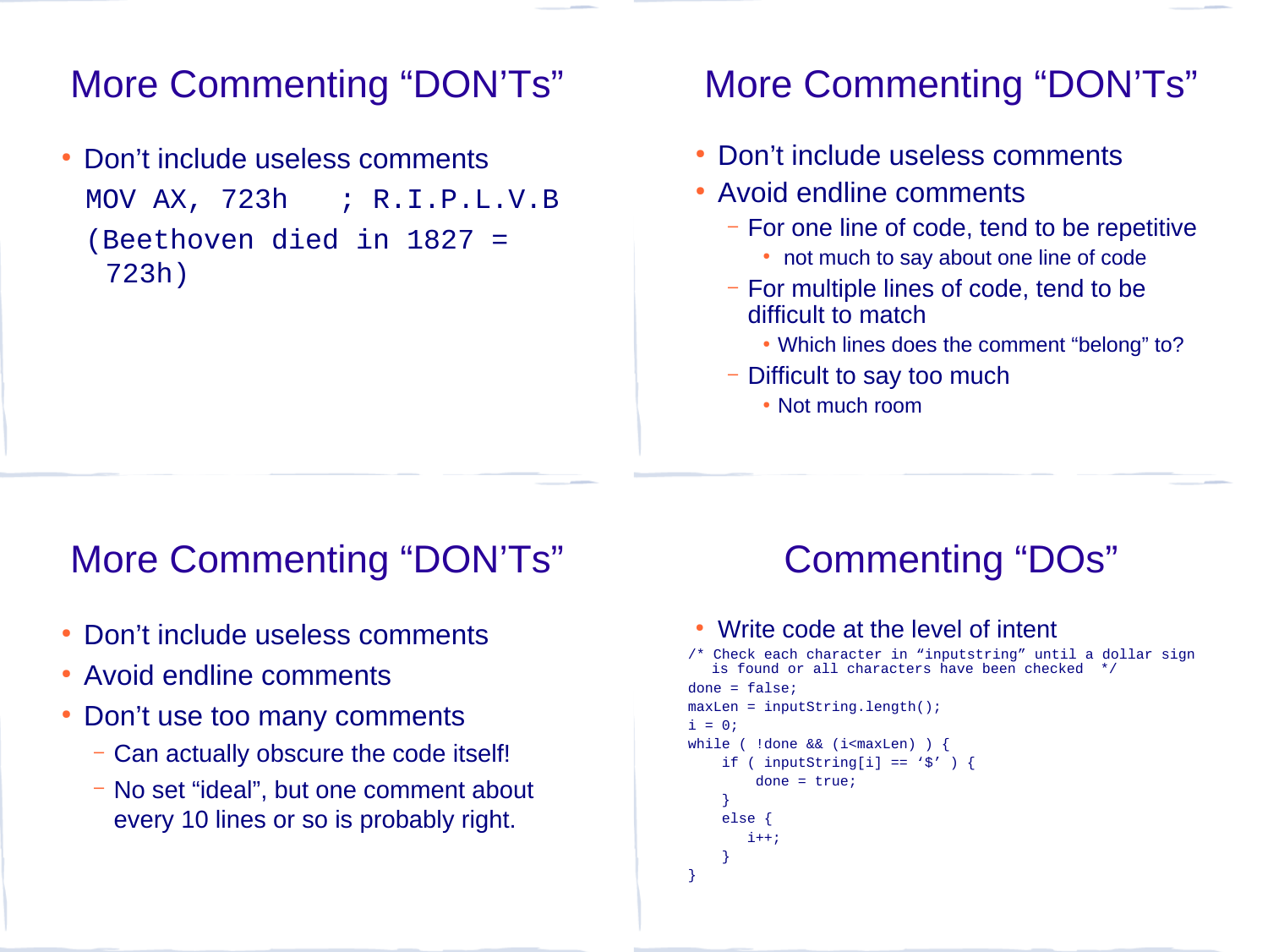# Commenting "DOs"

#### • Write code at the level of intent

```
/* Find '$' in inputString */
done = false;
maxLen = inputString.length();
i = 0;while ( !done && (i<maxLen) ) {
    if ( inputString[i] == \langle \frac{1}{3} \rangle ) {
         done = true; }
     else {
        i++; }
}
```
# Commenting "DOs"

#### • Write code at the level of intent

```
/* Find the command-word terminator ($) */
done = false;
maxLen = inputString.length();
i = 0;while ( !done && (i<maxLen) ) {
    if ( inputString[i] == \langle \frac{1}{3} \rangle ) {
         done = true; }
     else {
        i++; }
}
```
# Commenting "DOs"

- Write code at the level of intent
- Use comments to prepare the reader for what is to follow
	- May not understand why things are being set up in one area for later use
	- Comments should precede statements they comment on.

# Commenting "DOs"

- Write code at the level of intent
- Use comments to prepare the reader for what is to follow
- Document surprises not obvious in the code
- for(element=0; element < elementCount; element++) { // Use right shift to divide by two. Substituting // right-shift operation cuts loop time by 75% elementList[element] = elementList[element] >> 1;
- }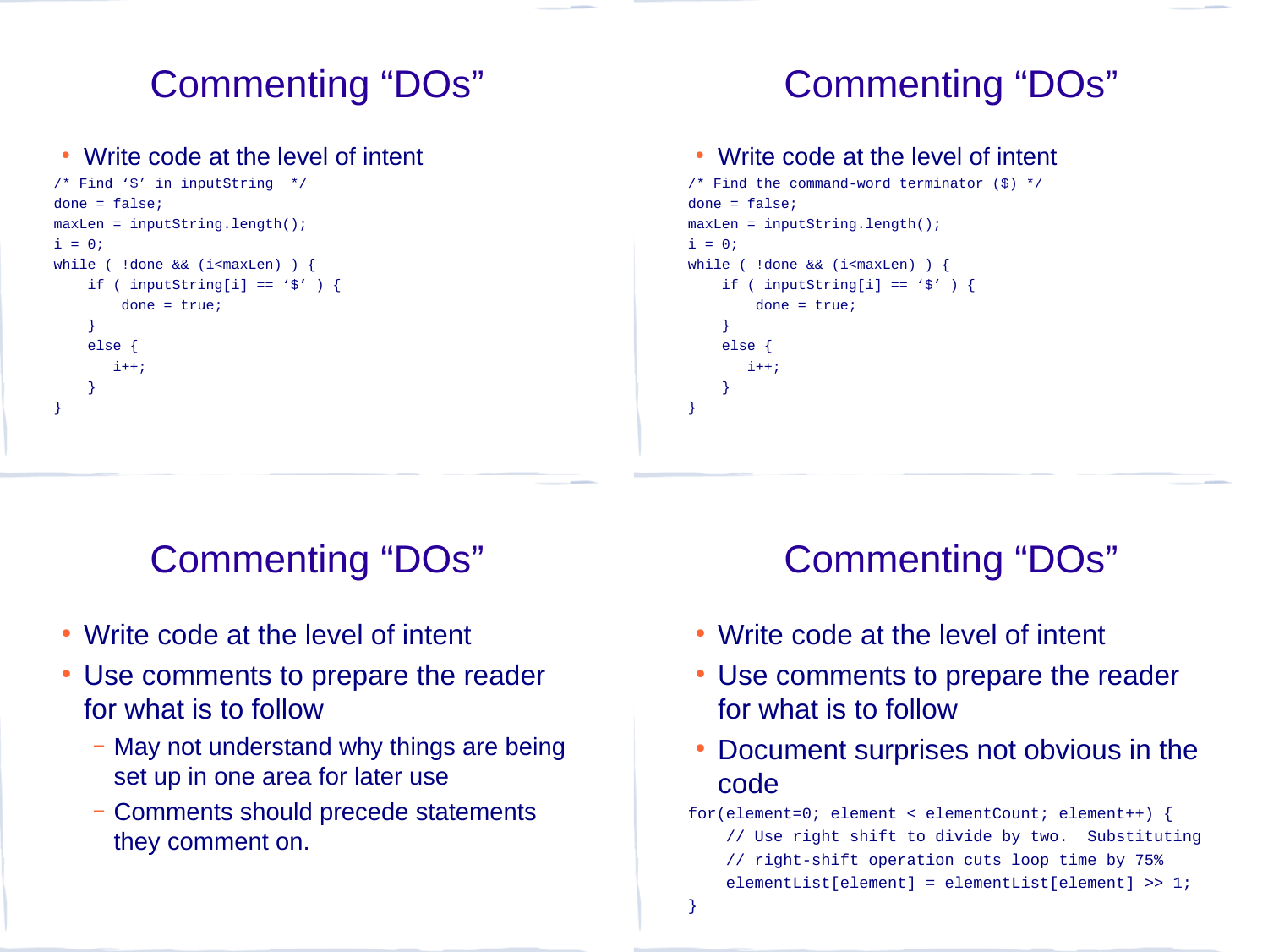# Commenting "DOs"

- Write code at the level of intent
- Use comments to prepare the reader for what is to follow
- Document surprises not obvious in the code
- Avd crypt stats. and abbr.

# Commenting "DOs"

- Write code at the level of intent
- Use comments to prepare the reader for what is to follow
- Document surprises not obvious in the code
- Avoid cryptic statements and abbreviations

# Commenting "DOs"

- Write code at the level of intent
- Use comments to prepare the reader for what is to follow
- Document surprises not obvious in the code
- Avoid cryptic statements and abbreviations
- Comment about anything that is used to avoid an error or an undocumented feature
	- Prevents that code from being accidentally deleted!

# Other Commenting **Suggestions**

- Comment units for numeric data
- Comment ranges of allowable values
- Comment limitations on input data
- Document flags to the bit level
- Be sure comments stay associated with what they comment
	- avoid separating comments about a variable from the variable